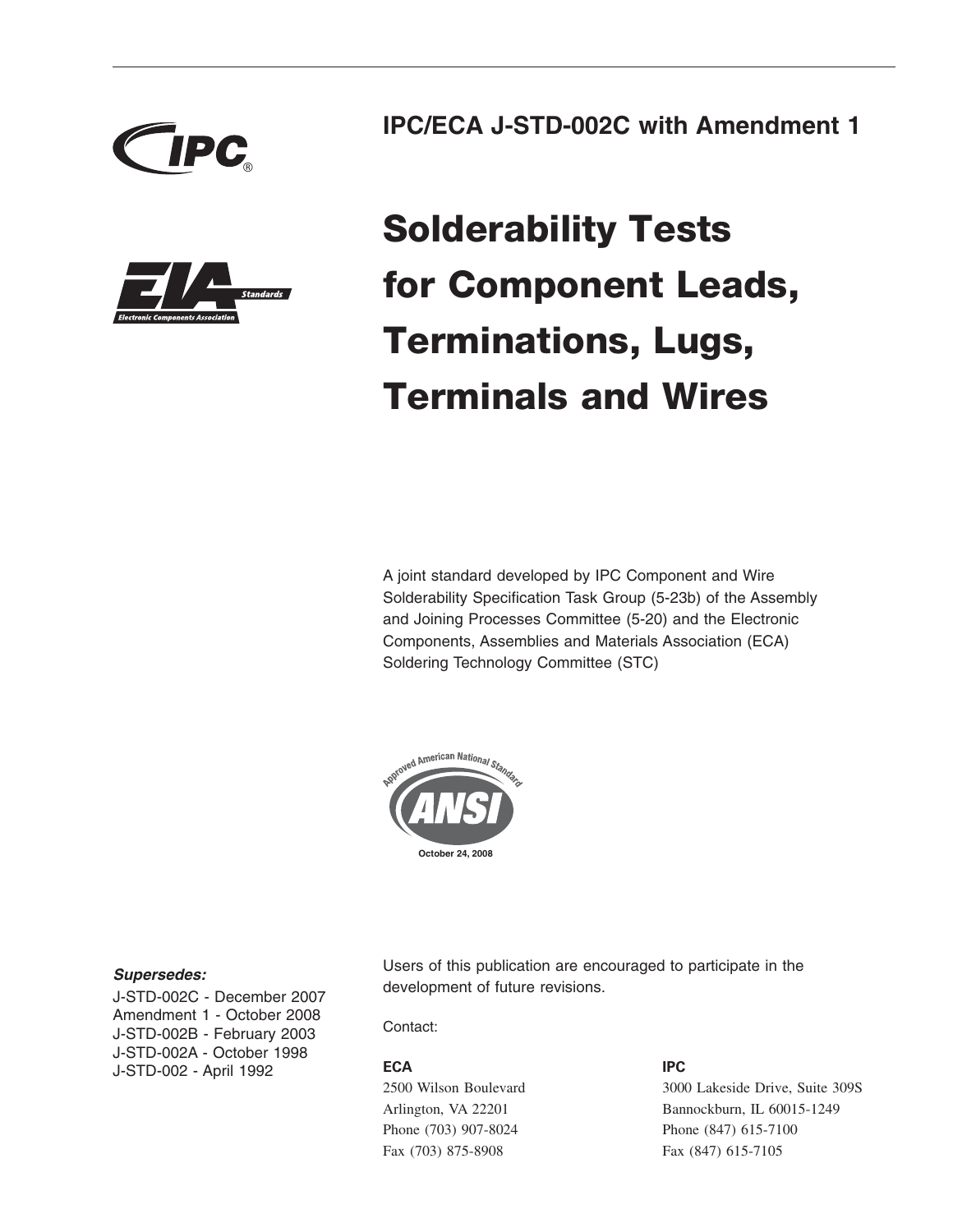## **Table of Contents**

| 1       |                                                    |
|---------|----------------------------------------------------|
| 1.1     |                                                    |
| 1.2     |                                                    |
| 1.2.1   |                                                    |
| 1.2.2   |                                                    |
| 1.3     |                                                    |
| 1.3.1   | Visual Acceptance Criteria Tests  1                |
| 1.3.2   |                                                    |
| 1.4     |                                                    |
| 1.5     | Referee Verification Solder Dip for Tests A, B, C, |
| 1.6     |                                                    |
| 1.7     |                                                    |
| 2       |                                                    |
| 2.1     |                                                    |
| 2.1.1   |                                                    |
| 2.1.2   | International Electrotechnical Commission  2       |
| 2.2     |                                                    |
| 2.2.1   |                                                    |
|         |                                                    |
| 3       |                                                    |
| 3.1     |                                                    |
| 3.2     |                                                    |
| 3.2.1   |                                                    |
| 3.2.2   |                                                    |
| 3.2.2.1 |                                                    |
| 3.2.3   |                                                    |
| 3.2.4   |                                                    |
| 3.2.5   |                                                    |
| 3.3     |                                                    |
| 3.3.1   |                                                    |
| 3.3.2   | Solder Vessel -                                    |
| 3.3.3   |                                                    |
| 3.3.3.1 |                                                    |
| 3.3.4   |                                                    |
| 3.3.5   |                                                    |
| 3.4     |                                                    |
| 3.4.1   | Specimen Preparation and Surface Condition  5      |
| 3.4.1.1 |                                                    |
| 3.4.2   |                                                    |
| 3.4.2.1 |                                                    |
| 3.4.2.2 |                                                    |
| 3.4.3   |                                                    |
| 3.5     |                                                    |
| 3.5.1   |                                                    |
| 3.5.2   |                                                    |
|         |                                                    |

| 4       |                                                                                                  |  |
|---------|--------------------------------------------------------------------------------------------------|--|
| 4.1     |                                                                                                  |  |
| 4.2     |                                                                                                  |  |
| 4.2.1   | Test A - Tin/Lead Solder - Solder Bath/Dip and                                                   |  |
| 4.2.1.1 |                                                                                                  |  |
|         |                                                                                                  |  |
|         |                                                                                                  |  |
| 4.2.1.2 |                                                                                                  |  |
| 4.2.1.3 |                                                                                                  |  |
| 4.2.1.4 |                                                                                                  |  |
|         |                                                                                                  |  |
|         |                                                                                                  |  |
| 4.2.2   | Test B - Tin/Lead Solder - Solder Bath/Dip<br>and Look Test (Leadless Components)  10            |  |
| 4.2.2.1 |                                                                                                  |  |
|         |                                                                                                  |  |
|         |                                                                                                  |  |
| 4.2.2.2 |                                                                                                  |  |
| 4.2.2.3 |                                                                                                  |  |
| 4.2.2.4 |                                                                                                  |  |
|         |                                                                                                  |  |
|         |                                                                                                  |  |
| 4.2.3   | Test C - Tin/Lead Solder - Wrapped Wires<br>Test (Lugs, Tabs, Terminals, Large Stranded          |  |
| 4.2.3.1 |                                                                                                  |  |
|         |                                                                                                  |  |
|         |                                                                                                  |  |
| 4.2.3.2 |                                                                                                  |  |
| 4.2.3.3 |                                                                                                  |  |
| 4.2.3.4 |                                                                                                  |  |
|         |                                                                                                  |  |
|         |                                                                                                  |  |
| 4.2.4   | Test D - Tin/Lead or Lead-Free Solder - Resis-<br>tance to Dissolution of Metallization Test  13 |  |
| 4.2.4.1 |                                                                                                  |  |
|         |                                                                                                  |  |
|         |                                                                                                  |  |
|         |                                                                                                  |  |
| 4.2.4.2 |                                                                                                  |  |
| 4.2.4.3 |                                                                                                  |  |
| 4.2.4.4 |                                                                                                  |  |
|         |                                                                                                  |  |
|         |                                                                                                  |  |
| 4.2.5   | Test S - Tin/Lead Solder - Surface Mount                                                         |  |
| 4.2.5.1 |                                                                                                  |  |
|         |                                                                                                  |  |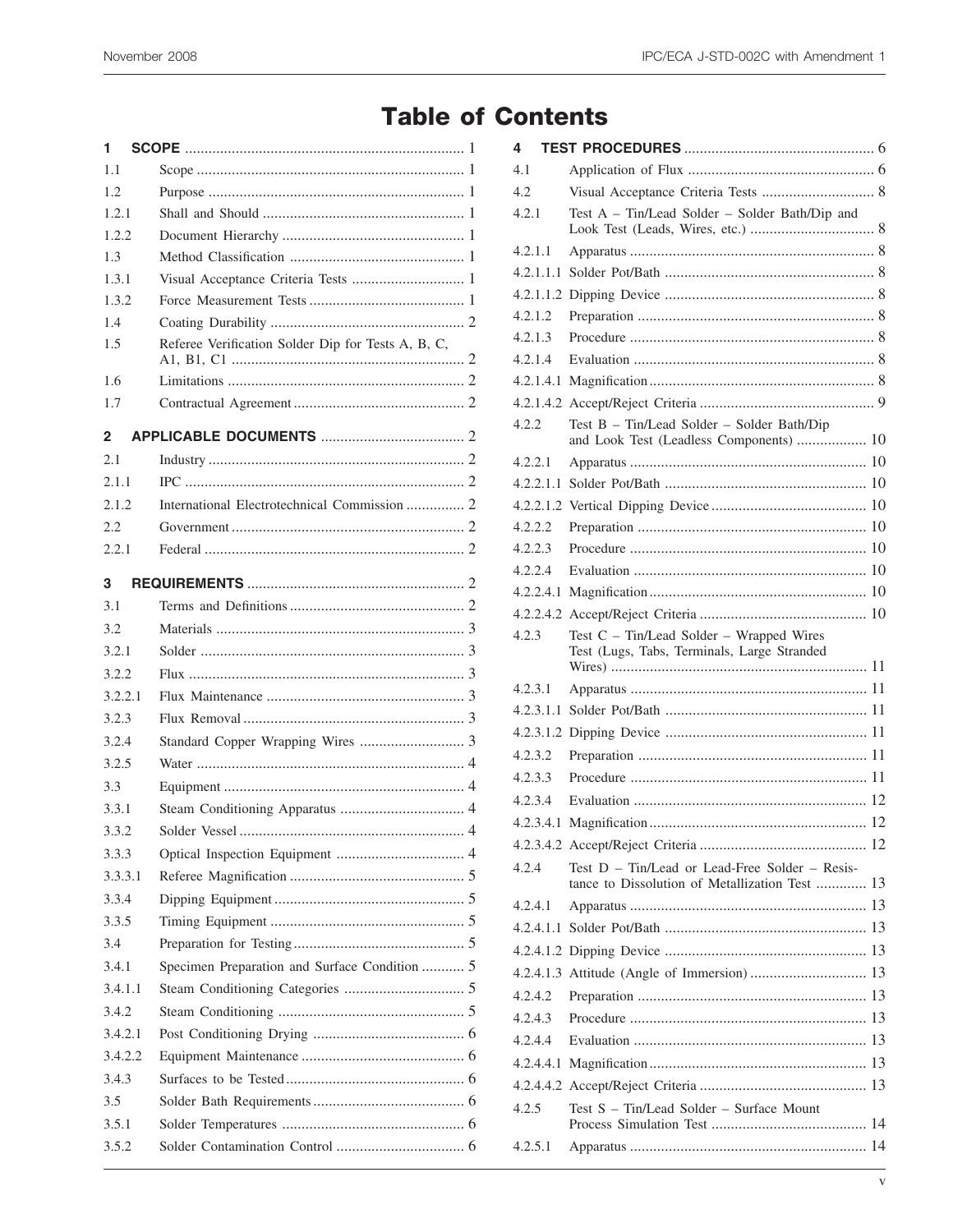| 4.2.5.2   |                                                                                           |  |
|-----------|-------------------------------------------------------------------------------------------|--|
| 4.2.5.3   |                                                                                           |  |
| 4.2.5.4   |                                                                                           |  |
|           |                                                                                           |  |
|           |                                                                                           |  |
| 4.2.6     | Test A1 - Lead-free Solder - Solder Bath/Dip<br>and Look Test (Leads, Wires, etc.) 15     |  |
| 4.2.6.1   |                                                                                           |  |
| 4.2.6.1.1 |                                                                                           |  |
|           |                                                                                           |  |
| 4.2.6.2   |                                                                                           |  |
| 4.2.6.3   |                                                                                           |  |
| 4.2.6.4   |                                                                                           |  |
|           |                                                                                           |  |
|           |                                                                                           |  |
| 4.2.7     | Test B1 - Lead-free Solder - Solder Bath/Dip<br>and Look Test (Leadless Components)  16   |  |
| 4.2.7.1   |                                                                                           |  |
|           |                                                                                           |  |
|           |                                                                                           |  |
| 4.2.7.2   |                                                                                           |  |
| 4.2.7.3   |                                                                                           |  |
| 4.2.7.4   |                                                                                           |  |
| 4.2.7.4.1 |                                                                                           |  |
| 4.2.7.4.2 |                                                                                           |  |
| 4.2.8     | Test C1 - Lead-free Solder - Wrapped Wires<br>Test (Lugs, Tabs, Terminals, Large Stranded |  |
| 4.2.8.1   |                                                                                           |  |
|           |                                                                                           |  |
|           |                                                                                           |  |
| 4.2.8.2   |                                                                                           |  |
| 4.2.8.3   |                                                                                           |  |
| 4.2.8.4   |                                                                                           |  |
|           |                                                                                           |  |
|           |                                                                                           |  |
| 4.2.9     | Test S1 - Lead-free Solder - Surface Mount                                                |  |
| 4.2.9.1   |                                                                                           |  |
| 4.2.9.1.1 |                                                                                           |  |
|           |                                                                                           |  |
|           |                                                                                           |  |
|           |                                                                                           |  |
| 4.2.9.2   |                                                                                           |  |
| 4.2.9.3   |                                                                                           |  |
| 4.2.9.4   |                                                                                           |  |
|           |                                                                                           |  |

| 4.3       |                                                                                        |
|-----------|----------------------------------------------------------------------------------------|
|           |                                                                                        |
| 4.3.1     | Test E - Tin/Lead Solder - Wetting Balance<br>Solder Pot Test (Leaded Components) 19   |
| 4.3.1.1   |                                                                                        |
| 4.3.1.1.1 |                                                                                        |
| 4.3.1.2   |                                                                                        |
| 4.3.1.3   |                                                                                        |
| 4.3.1.4   |                                                                                        |
|           |                                                                                        |
|           |                                                                                        |
|           | 4.3.1.4.3 Gauge Repeatability and Reproducibility                                      |
| 4.3.2     | Test F - Tin/Lead Solder - Wetting Balance<br>Solder Pot Test (Leadless Components) 22 |
| 4.3.2.1   |                                                                                        |
| 4.3.2.1.1 |                                                                                        |
| 4.3.2.2   |                                                                                        |
| 4.3.2.3   |                                                                                        |
| 4.3.2.4   |                                                                                        |
|           |                                                                                        |
|           |                                                                                        |
|           | 4.3.2.4.3 Gauge Repeatability and Reproducibility                                      |
| 4.3.3     | Test G - Tin/Lead Solder - Wetting Balance                                             |
| 4.3.3.1   |                                                                                        |
|           |                                                                                        |
| 4.3.3.2   |                                                                                        |
| 4.3.3.2.1 |                                                                                        |
|           |                                                                                        |
|           |                                                                                        |
| 4.3.3.3   |                                                                                        |
|           |                                                                                        |
|           |                                                                                        |
|           | 4.3.3.3.3 Dipping Angle, Immersion Depth, and                                          |
|           |                                                                                        |
| 4.3.3.4   |                                                                                        |
|           |                                                                                        |
|           |                                                                                        |
| 4.3.4     | Test E1 - Lead-free Solder - Wetting Balance                                           |
|           | Solder Pot Test (Leaded Components) 26                                                 |
| 4.3.4.1   |                                                                                        |
|           |                                                                                        |
| 4.3.4.1.1 |                                                                                        |
| 4.3.4.2   |                                                                                        |
| 4.3.4.3   |                                                                                        |
| 4.3.4.4   |                                                                                        |
|           |                                                                                        |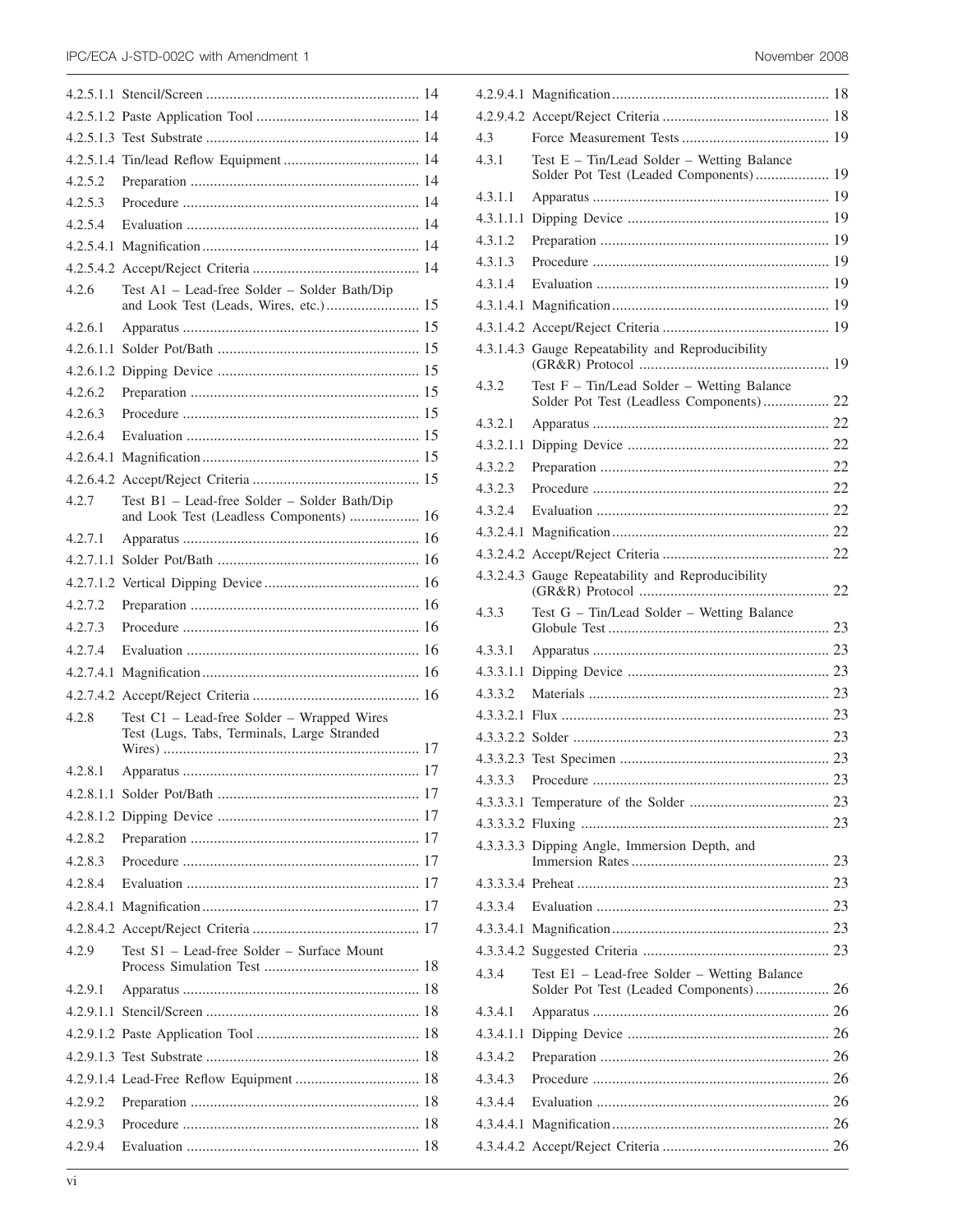|                | 4.3.4.4.3 Gauge Repeatability and Reproducibility                                        |  |
|----------------|------------------------------------------------------------------------------------------|--|
| 4.3.5          | Test F1 - Lead-free Solder - Wetting Balance<br>Solder Pot Test (Leadless Components) 27 |  |
| 4.3.5.1        |                                                                                          |  |
| 4.3.5.1.1      |                                                                                          |  |
| 4.3.5.2        |                                                                                          |  |
| 4.3.5.3        |                                                                                          |  |
| 4.3.5.4        |                                                                                          |  |
|                |                                                                                          |  |
|                |                                                                                          |  |
|                | 4.3.5.4.3 Gauge Repeatability and Reproducibility                                        |  |
| 4.3.6          | Test G1 - Lead-free Solder - Wetting                                                     |  |
| 4.3.6.1        |                                                                                          |  |
| 4.3.6.1.1      |                                                                                          |  |
| 4.3.6.2        |                                                                                          |  |
|                |                                                                                          |  |
|                |                                                                                          |  |
|                |                                                                                          |  |
| 4.3.6.3        |                                                                                          |  |
|                |                                                                                          |  |
|                |                                                                                          |  |
|                | 4.3.6.3.3 Dipping Angle, Immersion Depth, and                                            |  |
|                |                                                                                          |  |
| 4.3.6.4        |                                                                                          |  |
|                |                                                                                          |  |
|                |                                                                                          |  |
| 5              |                                                                                          |  |
| 5.1            |                                                                                          |  |
| 5.2            |                                                                                          |  |
| 5.3            |                                                                                          |  |
| 5.4            |                                                                                          |  |
| 5.5            |                                                                                          |  |
| 5.6            | Accelerated Steam Conditioning Limitations 29                                            |  |
|                |                                                                                          |  |
|                |                                                                                          |  |
|                |                                                                                          |  |
|                |                                                                                          |  |
|                |                                                                                          |  |
|                |                                                                                          |  |
|                |                                                                                          |  |
| <b>Figures</b> |                                                                                          |  |
|                |                                                                                          |  |

Figure 4–1 Dipping Schematic ........................................... 8

Leaded Components ......................................... 9

Figure 4–2 Solder Dipping Angle for Surface Mount

| IPC/ECA J-STD-002C with Amendment 1 |
|-------------------------------------|
|                                     |

| Figure 4-3  | Solder Dipping Depth for Through-                                                  |  |
|-------------|------------------------------------------------------------------------------------|--|
| Figure 4–4  | Leadless Component Immersion Depth  10                                             |  |
| Figure 4–5  | Illustration of Acceptable Solderable                                              |  |
| Figure 4-6  | Illustration of Unsolderable Terminal  11                                          |  |
| Figure 4-7  | Illustration of Acceptable Solderable                                              |  |
| Figure 4–8  | Illustration of Partially Solderable Stranded<br>Wire Showing Incomplete Fillet 12 |  |
| Figure 4–9  | Wetting Balance Apparatus  19                                                      |  |
|             |                                                                                    |  |
|             |                                                                                    |  |
|             | Figure 4-12 Component and Dipping Angle (Directly                                  |  |
| Figure A-1  |                                                                                    |  |
| Figure A-2  |                                                                                    |  |
| Figure A-3  |                                                                                    |  |
| Figure A-4  |                                                                                    |  |
| Figure A-5  |                                                                                    |  |
| Figure A-6  | Through-Hole Components - Flat Pin  35                                             |  |
| Figure A-7  | Through-Hole Components - Round Pin  36                                            |  |
| Figure A-8  |                                                                                    |  |
| Figure A-9  | Bottom-Only Termination Component  37                                              |  |
| Figure A-10 | Area Array Component Critical Surface  38                                          |  |
| Figure B-1  |                                                                                    |  |
| Figure B-2  | Types of Solderability Defects  40                                                 |  |
| Figure B-3  | Aids in Evaluation of 5% Allowable Area                                            |  |
| Figure B-4  | Aid in Evaluation of 5% Allowable Area                                             |  |
| Figure B-5  | Solderability Coverage Guide  43                                                   |  |
| Figure C-1  | Lead Periphery and Volume for a 132                                                |  |
|             | <b>Tables</b>                                                                      |  |
| Table $1-1$ | Steam Conditioning Categories for<br>Component Leads and Terminations 2            |  |
| Table $3-1$ |                                                                                    |  |
| Table 3-2   | Steam Temperature Requirements 4                                                   |  |

| Table 4–1   |                                                                                       |  |
|-------------|---------------------------------------------------------------------------------------|--|
| Table $4-2$ | Reflow Parameter Requirements 14                                                      |  |
| Table 4–3   |                                                                                       |  |
| Table 4–4   | Lead-free Reflow Parameter Requirements  18                                           |  |
| Table 4–5   | Wetting Balance Parameter and Suggested                                               |  |
| Table 4–6   | Dipping Angle and Immersion Depth for<br>Components (Directly from IEC 60068-2-69) 24 |  |
| Table 4–7   | Wetting Parameters and Suggested                                                      |  |
| Table 3–1   |                                                                                       |  |
|             |                                                                                       |  |

Table 3–3 Solderability Test Selection Component Type .... 5 Table 3–4 Maximum Limits of Solder Bath Contaminant .. 6